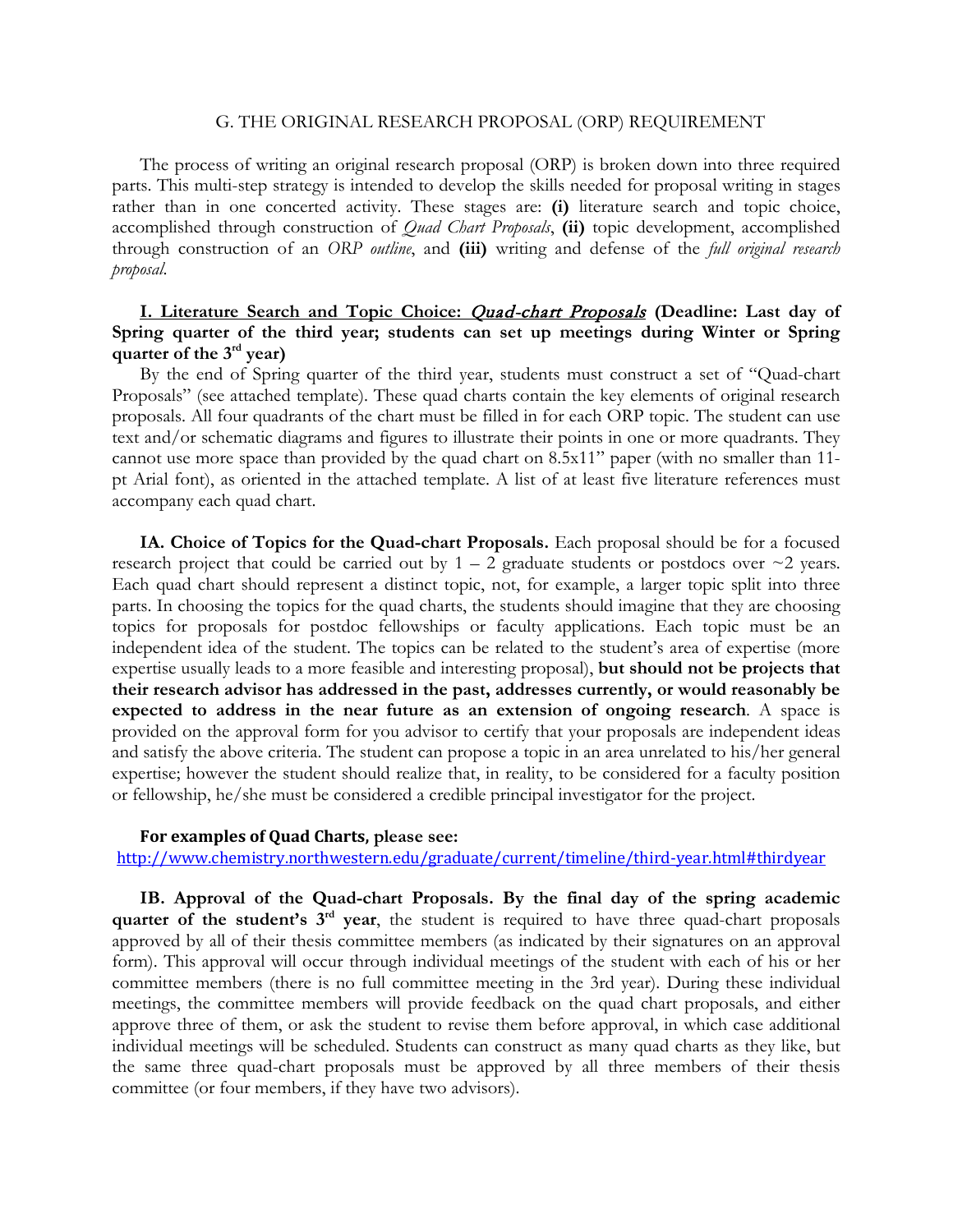The student should first obtain his/her research advisors' signature *before* meeting with their other Committee members (if at all possible – in some cases, schedules will not permit this). If three quad-charts are not approved by the committee by the end of the spring quarter, the student will be declared to be not in good standing in the graduate program. The student's committee can grant a modest extension of the deadline for completion of the quad-charts if it is clear that progress is being made.

We emphasize that (i) although the individual meetings with committee members are only intended to be 30 minutes long, the student should schedule these meetings 3 months ahead of time in order to ensure that the student can meet the deadline, and (ii) these meetings can take place during either winter or spring quarter of the student's third year.

### **II. Topic Development:** ORP Outline **(Deadline: Last day of Winter quarter of the fourth year; students can set up meetings during either Fall or Winter quarter of their 4th year)**

By the last day of winter quarter of the fourth year, the student will meet with his/her entire thesis committee at once to discuss the student's further development of one of the approved quadchart proposals. By this time, the student should have chosen one topic (or something closely related), and written an outline of the ORP document (with format described below).

**IIA. Format of the** *ORP Outline*. The ORP outline needs to be detailed and well-thought-out enough such that the committee can assess the student's progress on the ORP, and can give the student helpful feedback on the further development of the proposal. The ORP outline will have 5 sections (**total maximum of 4 pages, 1.5-spacing,** excluding **tables, figures and references**):

(1) Title

(2) Scientific Objectives ("Specific Aims")

- bullet points that list the specific scientific questions to be answered

(3) Background, Previous Work and Significance of the Research

- bullet points that summarize the "intellectual merit" of the project: what it will do to move the field forward and further fundamental understanding. Why is this project new and important?

- bullet points (with citations) that demonstrate the student's thorough survey and understanding of the literature on the topic.

(4) Proposed Research

- bullet points that outline the general research plan for 2 years

- bullet points briefly describing possible challenges and contingency plans

(5) References (**at least 15**; not included in the page count) - references should be the following format:

Journal articles:

Kramer, I.J.; Levina, L.; Debnath, R.; Zhitomirsky, D.; Sargent, E.H. Solar cells using quantum funnels *Nano Lett.* **2011**, *11*, 3701-3705.

Books:

Odian, G. Principles of Polymerization; 4 ed.; John Wiley and Sons: Hoboken, NJ, 2004.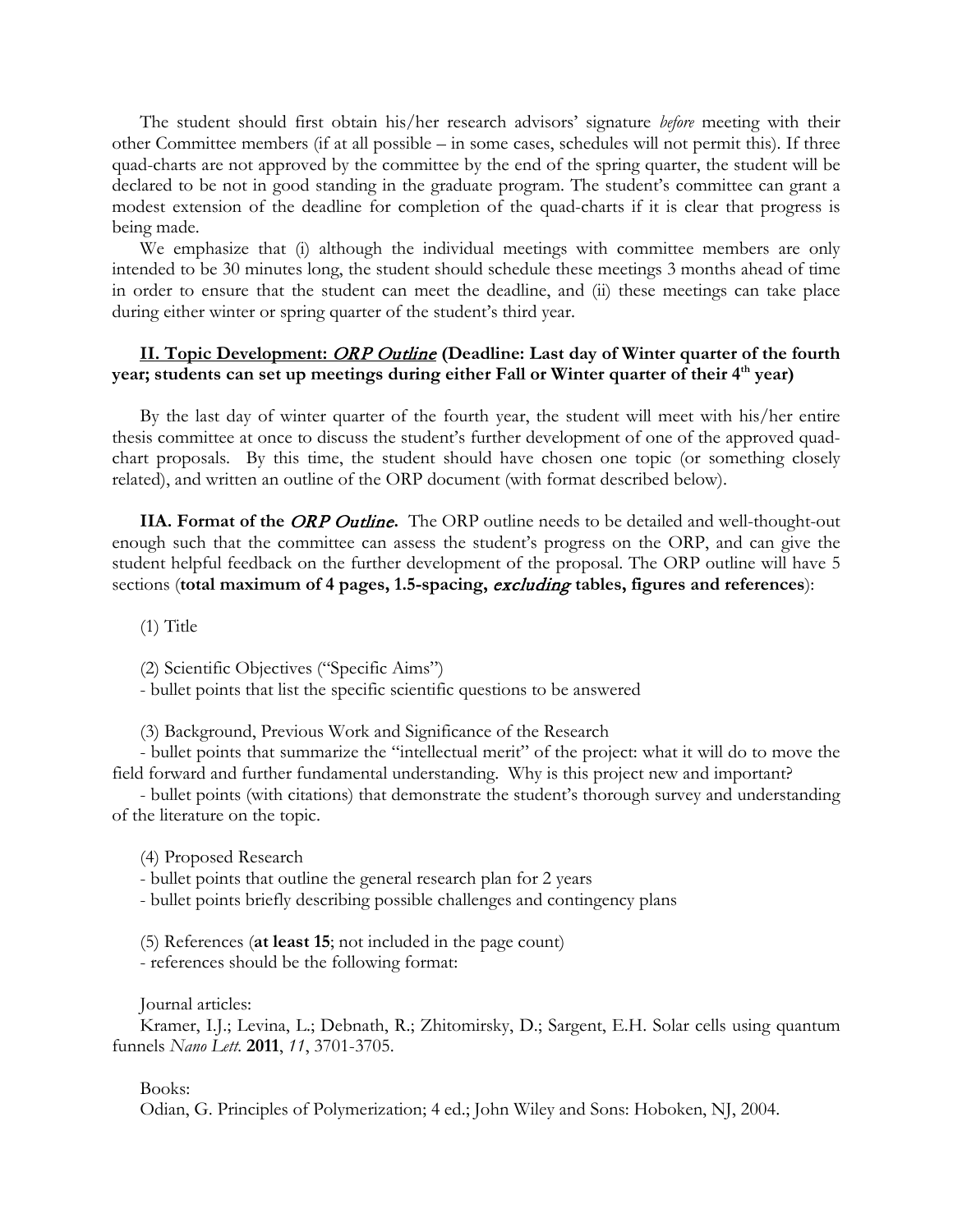**\*\*Please see attached an example of an ORP outline\*\*** 

# **\*\*The ORP outline document must be turned in to committee members at least one week before the scheduled 4th-year committee meeting date.\*\***

**IIB. The Fourth Year Committee Meeting.** During this meeting, the student should be ready to *lead* an organized discussion of his/her ORP outline, and to take notes on the committee's feedback on the outline. The meeting is not a formal presentation, and the student is not required to present PowerPoint slides. *It should last no more than one hour* (note this constraint when scheduling your committee). If the student feels that slides are helpful to communicate aspects of the ORP outline, **then he/she should prepare no more than 5 slides**.

# **The ORP outline document must be turned in to committee members at least one week before the scheduled 4th-year committee meeting date.**

**The recommendation of graduate affairs is for the student to begin the scheduling process at least 3 months prior to the desired meeting date.** The 4<sup>th</sup> year meeting can take place during either fall or winter quarter of the  $4<sup>th</sup>$  year.

The student passes this checkpoint if all of the members of the committee are satisfied with the development of the proposal and indicate so by signing a form prepared by the graduate program coordinator. Discussion of a student's progress on his or her thesis research during this meeting is not required, unless the student has any particular concerns or questions they would like to discuss.

# **III. Writing and Defense of the** Full Original Research Proposal **(Deadline: submitted with thesis)**

Between the 4th year committee meeting and graduation, the student will develop their ORP outline into a full proposal (format detailed below) to be submitted as an Appendix to the copy of the Ph.D. thesis document that is submitted to the dissertation committee. By default, the proposal *will not* be included in the version of the thesis submitted to the graduate school, and therefore will not be published with the thesis. If the student and the advisor want the original research proposal to be bound with the thesis, the student must submit an explicit request to do so to the Chair of the Graduate Affairs Committee through a form available from the Graduate Program Assistant.

The student has the option to allocate time at the end of his/her thesis defense to the proposal (5 minutes maximum in addition to time allotted for the defense presentation), but all students should be prepared to answer questions about the proposal at the thesis defense.

**IIIA. Format of the Full Original Research Proposal.** The full ORP written document will have 7 sections (**total maximum of 13 pages, double-spaced, including abstract and figures, but excluding references**):

(1) Title and abstract (1 page)

-The title and abstract should be descriptive of the total document

(2) Introduction, Background, and Significance of the Research

- should include the "intellectual merit" of the project: what it will do to move the field forward and further fundamental understanding. It should also demonstrate the student's mastery of the